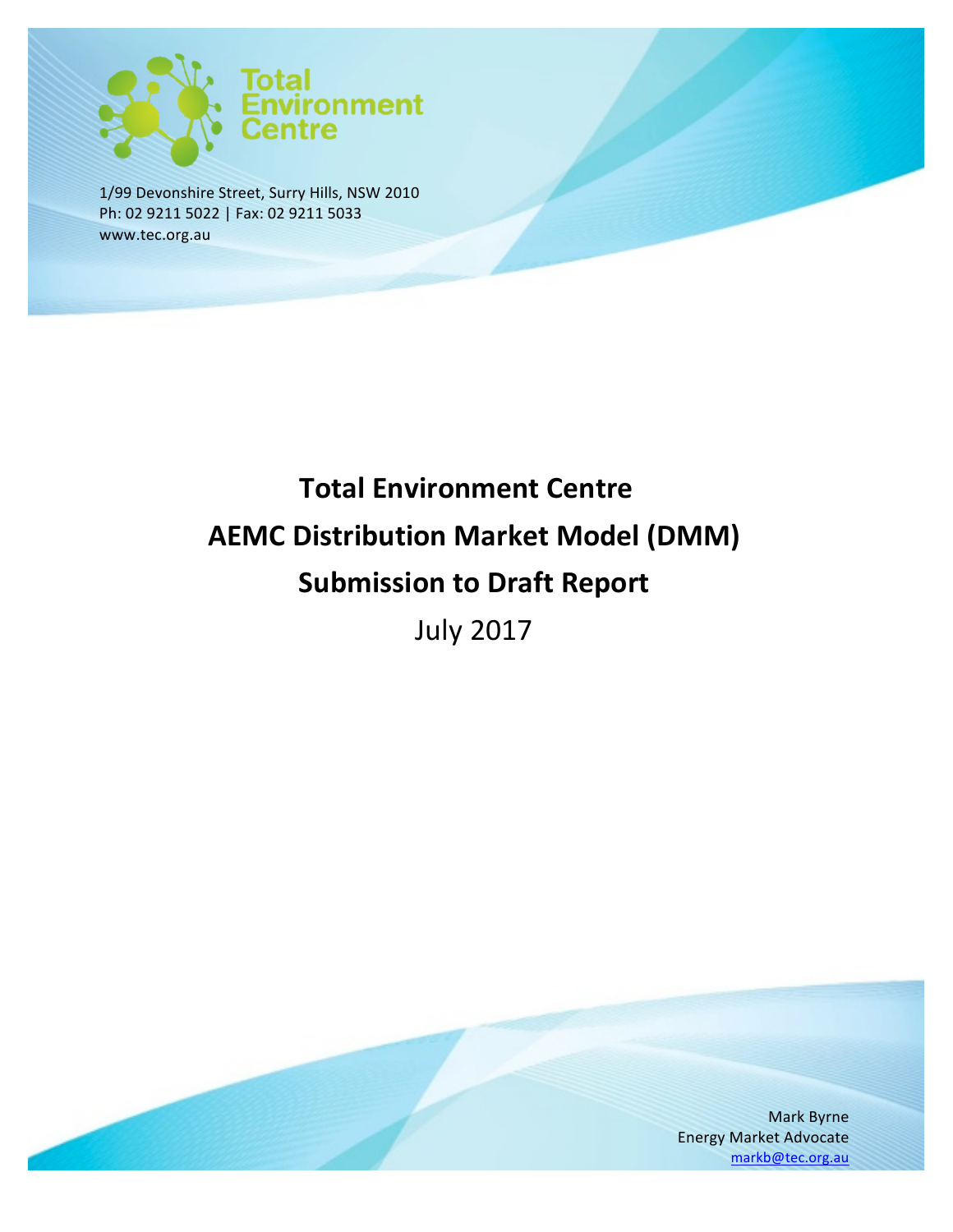## **Total Environment Centre's National Electricity Market advocacy**

Established in 1972 by pioneers of the Australian environmental movement, Total Environment Centre (TEC) is a veteran of more than 100 successful campaigns. For nearly 40 years, we have been working to protect this country's natural and urban environments: flagging the issues, driving debate, supporting community activism and pushing for better environmental policy and practice.

TEC has been involved in National Electricity Market (NEM) advocacy for ten years, arguing above all for greater utilisation of demand side participation — energy conservation and efficiency, demand management and decentralised generation  $-$  to meet Australia's electricity needs. By reforming the NEM we are working to contribute to climate change mitigation and improve other environmental outcomes of Australia's energy sector, while also constraining retail prices and improving the economic efficiency of the NEM — all in the long term interest of consumers, pursuant to the National Electricity Objective (NEO).

## **Introduction**

TEC congratulates the AEMC for initiating this "exploration of the key characteristics of a potential evolution to a future where investment in and operation of distribution energy resources is optimised to the greatest extent possible." In particular, we concur with the DMM Draft Report's recognition of the *optimal investment* in and *coordinated operation* of distributed energy resources (DER) as the most important dimensions of the emergence of a higher DER grid.

In future we would hope that a third dimension may be added, namely *effective decarbonisation*. We recognise that this is not within the AEMC's purview for this process, given its current interpretation of the NEO. Nevertheless, in this submission we take it for granted that the AEMC, like other market bodies, market participants and consumers, has a responsibility to advance solutions to what the Finkel Panel termed the energy trilemma, including lower electricity sector carbon emissions.

We are also very pleased that, despite our frustrating and ultimately disappointing involvement in the Local generation network credit (LGNC) rule change process, the AEMC now appears to accept that there may be circumstances under which local use of the system (that is, the wheeling of energy between small to medium generators connected to the distribution network and consumers on the same part of the network, instead of the centralised model of energy being transported for hundreds of kilometres via expensive grid infrastructure) may be of financial value to networks themselves—even if this value cannot be recognised by long run marginal cost methodologies involving a not very long run (5-10 year)time horizon for future investment costs. If nothing else, the LGNC rule change process showed how difficult it can be to calculate, signal and pay the benefits of DER to consumers, let alone to the whole system.

TEC has come late to this review, so we apologise for adopting a rather narrow approach in our response. Without diminishing the value of the other questions raised, consistent with our past work on contestability of DER and our involvement with solar owners and advocates we have chosen to concentrate on the proposal to delete clause 6.1.4 from the NER. This clause protects consumers by preventing networks from potentially 'double dipping' by charging generators as well as consumers for network use of the system (NUOS). This proposal by the AEMC is more specific than most of the others in the DMM draft report, and does not gel well with the avowed strategic nature of the report, which "is not intended to be a prediction of, or pathway, for future regulatory reform". A related rule change could be implemented within a year if an interested stakeholder interprets the AEMC's attitude as sympathetic to short term reform. In the current regulatory and market context, and in the absence of other regulatory reforms, pursuing this rule change would send a clear message to consumers with, or intending to invest in, DER that market bodies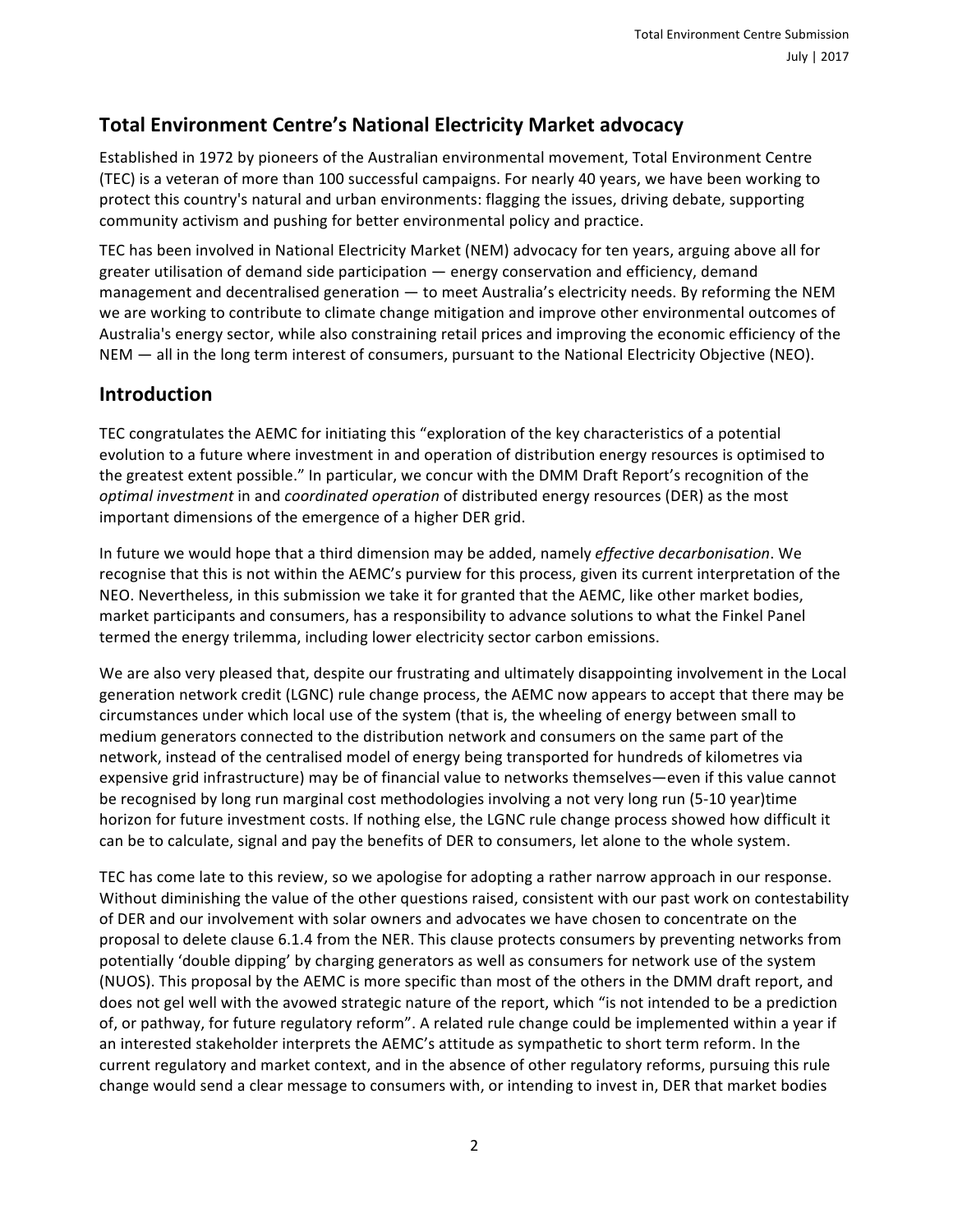and participants do not support their use of the grid. This is exactly the wrong message to send in the context of rising retail prices and the need to rapidly decarbonise grid electricity.

The conundrum now facing distribution networks is that total volumes are likely to continue decline on a per capita or per customer basis with the burgeoning demand for behind the meter generation and storage, threatening their current business model and tariff structures. Networks are therefore seeking to reinvent themselves as trading platforms for energy services. This is perfectly legitimate. The challenge for regulators and consumer advocates is that these are regulated monopolies with guaranteed revenues which may to try to skew the rollout and management of DER to maximise the return they earn from them, potentially to the detriment of consumer choice and bills as well as decarbonisation results.

We wholeheartedly agree with the AEMC's overall response to this issue, which is effectively to recommend the introduction of one or more "market optimisers"—a role it says should not be performed by networks, given their monopoly status and ability to stifle competition. However, we find it somewhat confusing that, on the one hand, the report states that

...the optimising function is best carried out by a party that does not have a financial or regulatory interest that would result in them favouring the provision of one service over another, other than in response to efficient price signals...

while it then goes on to state that "The Commission also considers that such a party should be exposed to financial incentives." We are not convinced that this role should be taken by a body exposed to financial risks rather than being independent and objective, such as AEMO or a body with powers that are related to AEMO's though specific to DER markets. Its role would be not to direct investments or technologies but to ensure competitive neutrality in the context of maximising consumer choice.

To illustrate the complexities involved in relying on the market to provide this function in a holistic and independent manner, here are some examples of overlapping or competing DER value streams:

- Consumer-side batteries controlled by networks or retailers for their benefit.
- Solar gardens' or other small to medium DER designed to facilitate the sharing of energy in the local area.
- Software designed to turn home appliances or business equipment on or off in response to signals about the current emissions intensity of generation in the wholesale market.
- Microgrids established in order not just to share renewable energy and storage but also to reduce exposure to network consumption tariffs.
- A new wave of advanced inverters designed not only to minimise network impacts but to provide services (such as voltage and frequency control) to networks.
- High and/or variable feed-in tariffs paid by retailers for solar and battery energy exported to the grid during high wholesale price periods and by networks to respond to peak demand events

Given the complexity of this issue and the lack of clear analogies in other jurisdictions or markets, we would encourage the AEMC to revisit this process on a regular basis in order to keep track of developments and to steer the inevitable regulatory reforms towards the aims identified in the draft report. This is important given the uncertainty around how DER markets will evolve and who should take on the role of market optimiser. In our view the AEMC should create a stakeholder working group that would anticipate and guide the optimal investment and operation of those DER which provide wholesale and network as well as consumer services.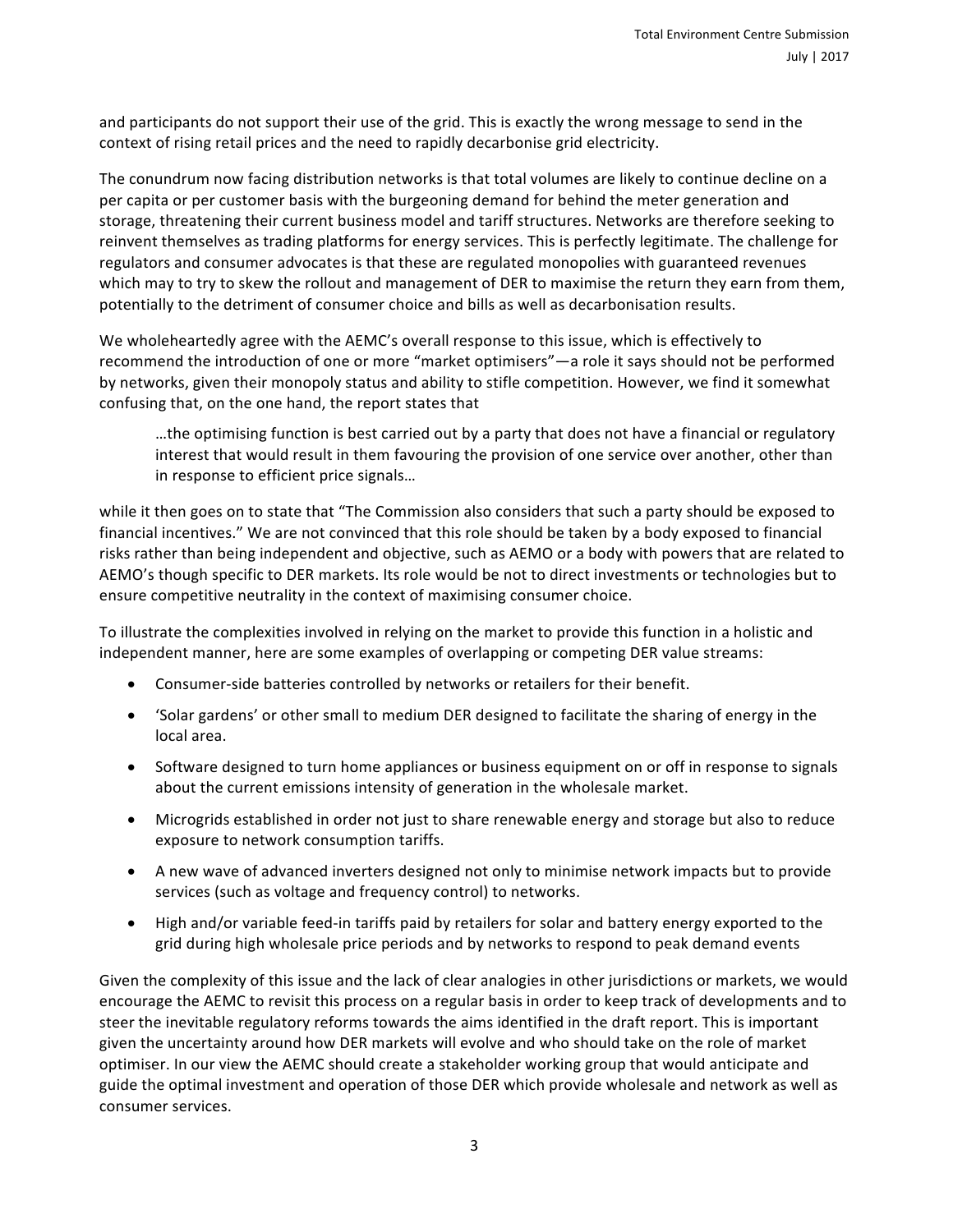(In this respect we note that the range of DER value streams identified in the very useful Figure 2.2 omits another one relevant to consumers, namely *local energy trading*—the sharing of the financial value of energy flows between individual consumers or groups in the same substation area, not necessarily for profit but potentially also, say, to assist consumers unable to directly invest in DER.)

Finally, despite its understandable aversion to predicting future outcomes, in its future work on this issue we would also encourage the AEMC to consider (a) what a high-DER future might look like (as the ENA/CSIRO Network Transformation Roadmap [NTR]), and then (b) what the optimal regulatory framework might be to faciliate that outcome. This process need not constrain how the AEMC acts in the short term, but it might encourage it to think in more 'blue sky' terms about regulatory reform than did the NTR itself. We accept that the idea of a market optimising function may be a significant step in that direction, although it will obviously require a lot more work to bring to fruition.

# **Question 4 Is there support for the Commission's proposal that the deletion of** clause 6.1.4 of the NER be explored?

Not at this time.

Given the tenor of the draft report's discusion and our conversations with consumer advocates who favour this reform, it appears likely that the abolition of this rule would result in networks charging for solar and battery exports on the rationale that these have a net cost greater than the net benefit to networks.

To be clear, there are several costs associated with rooftop solar exports to the grid in particular:

- Mandated feed-in tariffs where these are recovered from retailers.
- Renewable Energy Target contributions from all consumers via bills.
- Cross-subsidies from non-solar to solar consumers caused by lower revenue recovery via energy charges from solar consumers.
- Engineering costs caused by high bidirectional energy flows on the grid.

On the other hand, there is a range of benefits from solar and storage DER to all consumers. The draft report recognises many of these in Figure 2.2. They include:

- Low marginal costs, reflected in the merit order effect and potentially passed through to consumers in the form of lower bills.
- Reducing carbon emissions and other negative health impacts from fossil generation.
- Lowering and pushing out network peak demand, reducing the need for future investment.
- Allowing greater consumer-side self-consumption and thus increasing consumer autonomy and control.
- Reducing the need for expensive infrastructure investment to support centralised generation.
- Supporting ancillary services such as voltage and frequency control—and potentially synthetic inertia.
- Allowing fringe-of-grid consumers to be more cheaply and efficiently supplied than by long lines serving relatively few consumers.
- Allowing individuals and communities to share energy generated locally for environmental, economic or social reasons.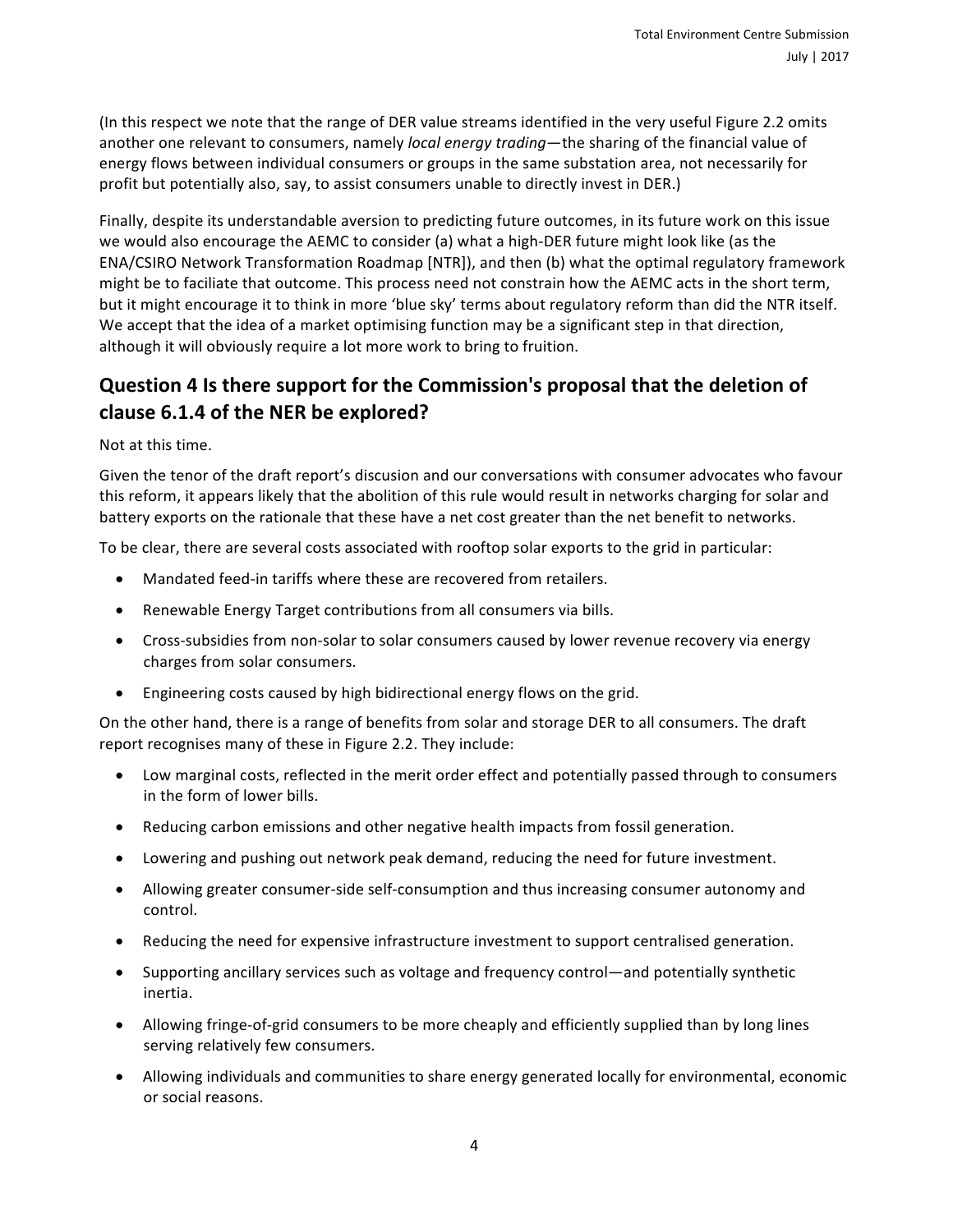• Replacing the outmoded concept of baseload energy with reliable, dispatchable energy—ie, energy on tap for when it is needed, not for when coal power stations need to supply it.

We are concerned that the proposal to delete 6.1.4 would address only the last of the costs, while addressing few if any of the benefits—even those within the ambit of networks. Conversely, any thorough discussion of the fairness of DER costs should extend beyond this narrow framework to include alternative means of cost recovery for the RET, FITs and energy efficiency schemes, such as through Consolidated Revenue rather than energy bills.

Likewise, the problem of cross-subsidies between DER and other consumers caused by lower cost recovery from solar owners through consumption charges is eminently fixable through the introduction of more cost reflective network tariffs which recognise and charge or reward consumers equally on the basis of their contribution to future costs via peak demand events and the need to equitably recover sunk costs.

The discussion that follows proceeds on the assumption that this reform proposal is concerned with one issue only—the ability for networks to charge or reward for the engineering costs of high bidirectional flows only—while other costs and benefits are extraneous for current purposes.

Certainly the value of solar energy exported to the grid varies by location and time. (This has been best recognised by the Victorian Essential Services Commission work on mandated FiTs.) In theory it may seem attractive to allow networks to charge or pay solar owners on this disaggregated level accordingly. However, in practice there are several critical impediments to instituting such a system:

- It would favour centralised generation if a similar system was not also implemented for generators connecting to the transmission network.
- The value to networks of rooftop solar could potentially vary from street to street and every five minutes of the day. With current metering and billing technologies the cost of monitoring and signalling these values could significantly undermine the economic benefit of moving to granular pricing for DER.
- The value streams for DER exported to the grid are much greater than those relevant to networks alone, and include to the wholesale market and to local consumers. We are concerned that networks could seek to recover related costs without there being efficient and effective ways for DER providers to amortise other, positive value streams.
- To the extent that there are costs to networks associated with high bidirectional flows, these appear to be mostly predictable at the time of connection and can be recovered through a combination of connection charges and export limiting from inverters (as some networks currently practice).
- If it were implemented, the message many DER owners would get is that their generation is unwanted, leading to a greater level of behind the meter consumption and potentially disconnections, with the unintended consequence that instead of increasing the equity of network cost recovery it would leave legacy non-DER consumers to pay higher network tariffs.

The AEMC's discussion of this proposal in the draft report is focused almost entirely on the alleged costs rather than the benefits of DER to networks. Having read the summary of these potential costs in the approach paper for this project, we note that (a) it, too, was one-sided; (b) it makes no attempt to quantify the penetration or export level at which such costs become material for networks, and (c) even then, the indicative costs involved, or (d) the opportunities available through Australian Standards on inverters and batteries to reduce or eliminate these costs and even to allow DER to provide benefits to networks in relation to issues such as voltage and frequency control. Given this apparent bias in the AEMC's work to date on this project, we do not have much faith that, if this proposal were to result in a related rule change, the result would be fair to DER owners.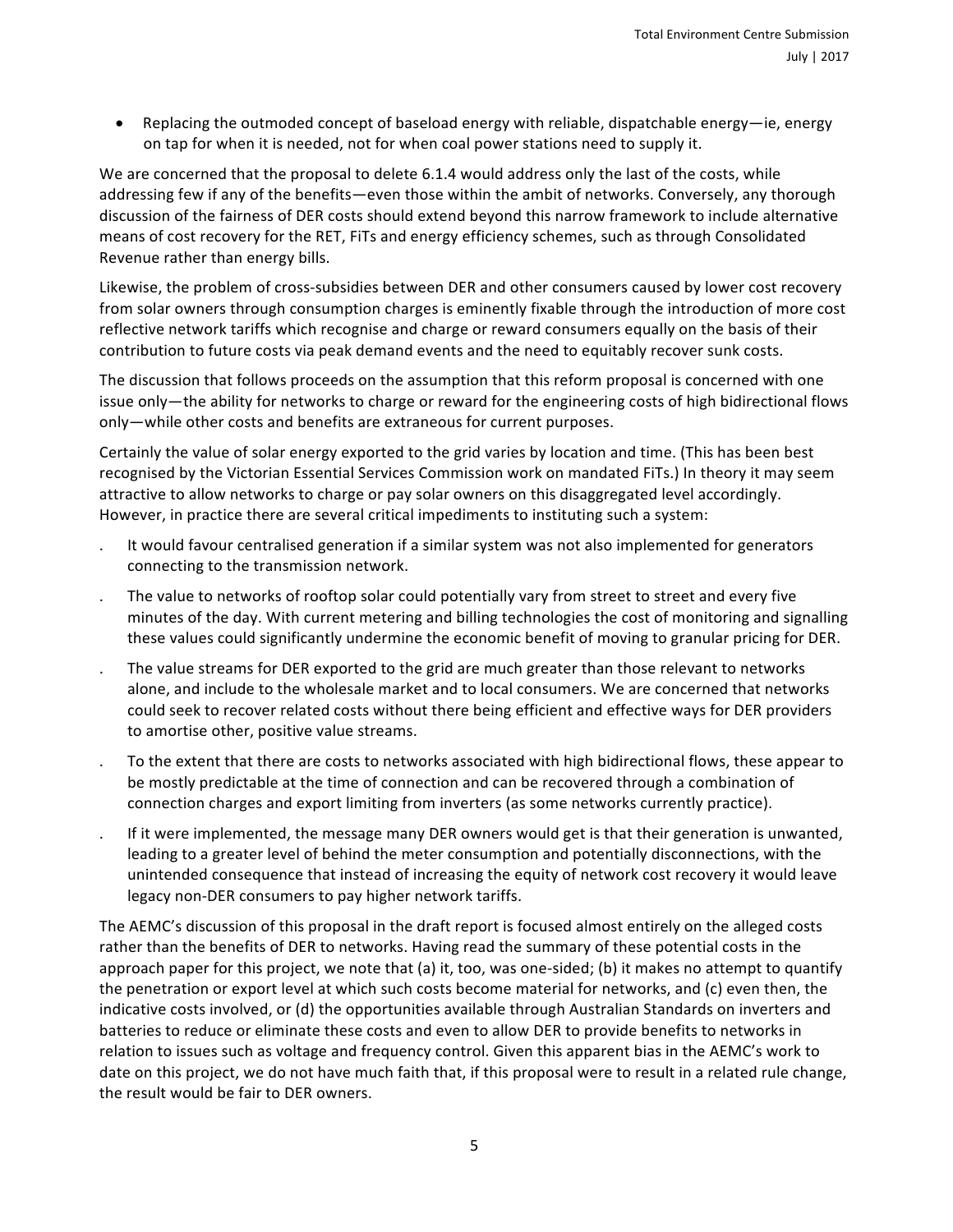Nevertheless, we accept that there is a valid case for continuing to monitor, research, engage and strategise on this issue, for two reasons:

- 1. The current system whereby, in relation to network impacts, DER owners are regulated only though connection charges and export limiting is relatively crude and favours "first movers" (the opposite to large new generators connecting to the transmission network); while there is no mechanism requiring networks to pay for DER exports where there is a net benefit.
- 2. In an efficient market, there may be places where the market may want to signal that some DER exports have more impacts than benefits in some places at some times, and failing to signal these through export tariffs means that non-DER consumers are effectively paying for inefficient investment - noting that, as above, the materiality of the infrastructure cross-subsidy issue is not clear, and that there are much greater cross-subsidies in the system, such as from small to large consumers and from non-aircon to aircon owners.

Another equity-related issue concerns capex spending as a part of network revenue determinations. There is substantial evidence of network gold-plating over the past decade, which all consumers will pay for over 30 years on average. Capex investment to facilitate high DER penetrations would appear to be prudent and efficient, and is inherently logical and efficient: who would now argue that two-way flows on a relatively small network is less efficient that one-way flows on an extended network? Yet the so far minor (if any) costs related to high DER exports are being singled out as costly and unfair to other consumers. Augex and repex spending are major components of revenue determinations. We are not convinced that even where they are necessary to facilitate high bidirectional DER flows, this would not constitute efficient investments for the grid of the future.

Should the AEMC decide to support this reform, here are the elements TEC considers should be fundamental to any new rule that is proposed to replace the current 6.1.4:

#### *Process*

- 1. Clause 6.1.4 should not be deleted without another rule taking its place.
- 2. The AEMC should assess the positive and/or negative impacts on the achievement of Australia's decarbonisation policies and targets of implementing this reform.

#### *Content*

- 1. The new rule should apply to transmission as well as distribution networks.
- 2. The introduction of a new rule allowing networks to charge or reward generators for their costs or benefits must not result in any net change to network revenues.
- 3. The new rule should not be implemented by particular networks unless they can show that it will not impose administrative and compliance costs that would be onerous for any party.
- 4. It also should only be implemented where networks can show that the impacts of DER to be recovered (a) are marginal rather than predictable according to inverter size and type, and (b) are therefore not recoverable via connection charges.
- 5. It should require networks to assess (at their own expense—ie, not recoverable through revenue determinations) all relevant cross-subsidies, and wherever possible to address through cost reflective consumption tariffs the most material first.
- 6. Networks should only be able to charge export tariffs to some generators if they are also willing to pay feed-in tariffs to others of the same kind. That is, networks must accept that by opening this can of worms, they may end up paying more than they recover from DER owners.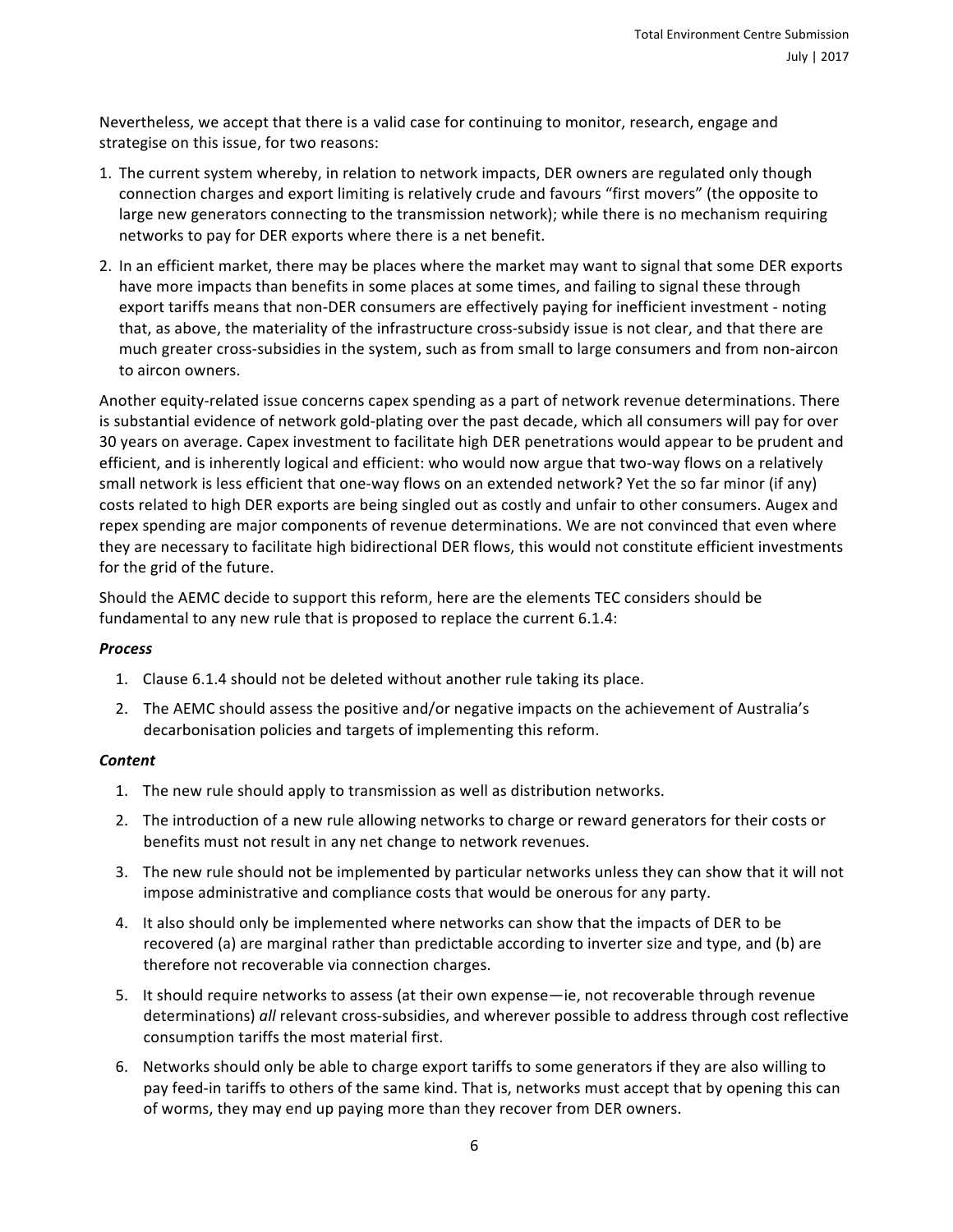- 7. (As per clause  $6.18.4(a)(3)$ ), networks must not be able to treat a particular class of generators as a group, irrespective of the load or export profile. That is, given the aim is to disaggregate classes of generators according to their impacts and benefits, generators are entitled to have their exports treated individually.
- 8. Given that this rule would likely still result in some level of smeared pricing and therefore crosssubsidies, DER owners should have a right of appeal to the AER where they consider that they have been unfairly assigned to a particular tariff class.

### **Recommendations**

- 1. The AEMC should abandon the proposal to delete clause 6.1.4 as inappropriate to the current state of evolution of DER markets in the NEM.
- 2. Instead, it should work on developing one or more methodologies for assessing the costs and benefits of DER.
- 3. It should also commission a properly independent assessment of the materiality of, and engineering or regulatory solutions to, the alleged costs or impacts of high bidirectional flows to local substations from rooftop solar systems.
- 4. The AEMC should create a stakeholder working group to monitor the evolution of the full range of DER value streams and markets, to advise on the introduction of a market optimiser, and where required to propose regulatory reforms consistent with the NEO.
- 5. TEC hereby formally requests early notifcation of any request to delete 6.1.4 so that we may lodge a related rule change request to replace it with a new rule with the characteristics outlined above.